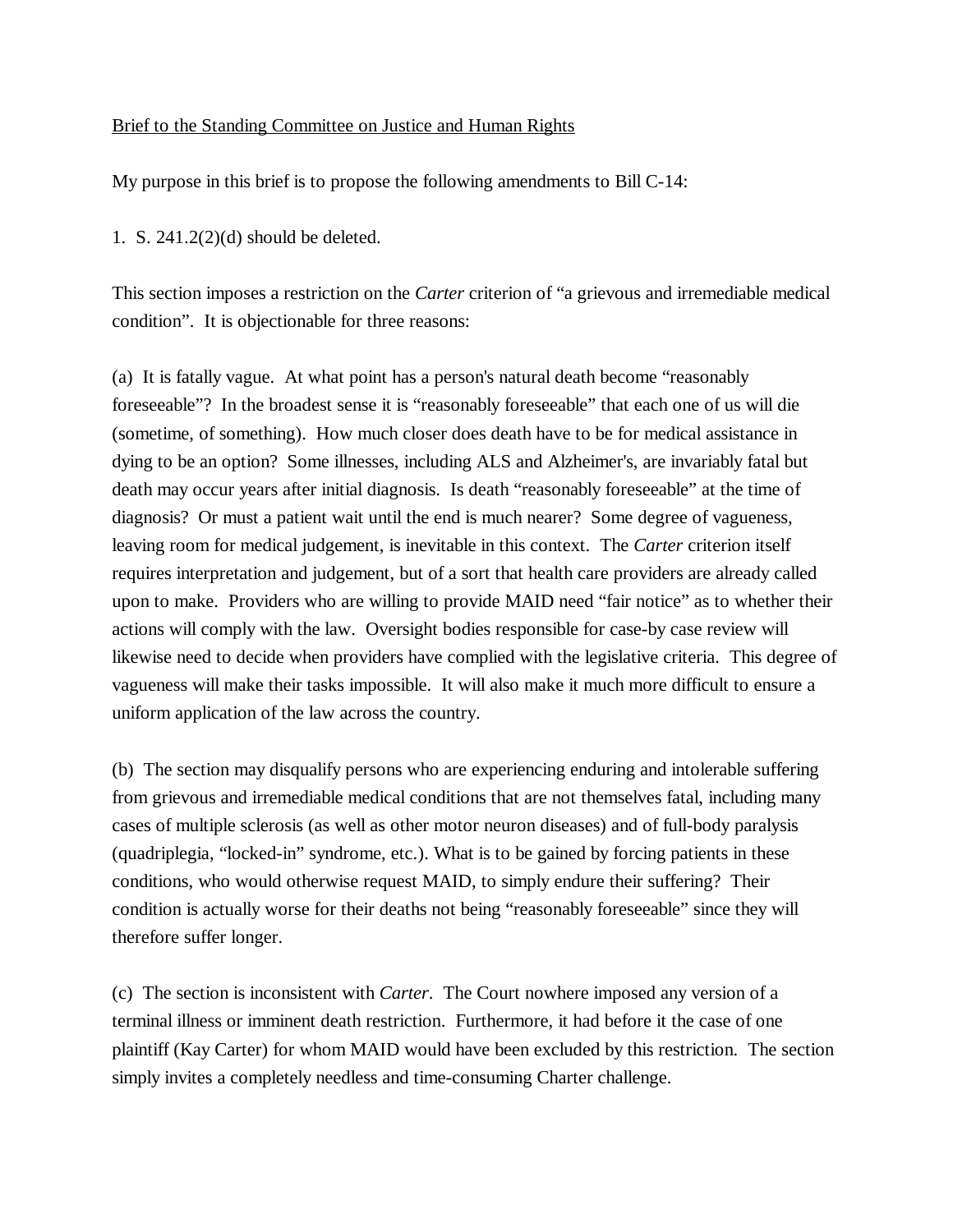2. S. 241.2(2)(a) should be amended to read: "they have a serious illness, disease or disability which is not curable by any means acceptable to the person".

As the Court did, the bill should explicitly acknowledge that persons are not required to undertake treatments for their medical condition that are not acceptable to them..

3. S. 241.2(3)(h) should be amended by deleting "and ensure that the person gives express consent to receive medical assistance in dying".

This section rules out advance requests for MAID, made when the person is still competent but carried out after competence has been lost. It will have two serious adverse effects:

(a) MAID will be disallowed for persons diagnosed with a grievous and irremediable medical condition who are competent at the time of the request but subsequently lose competence (perhaps due to stroke) during the 15-day waiting period before the procedure can be carried out. Presumably they must then continue to suffer. The Special Joint Committee on Physician-Assisted Dying considered this issue and recommended that advance requests be recognized when they are made after initial diagnosis of a condition that meets the *Carter* criteria. Anyone diagnosed with a condition such as Alzheimer's will know with certainty that their condition will be fatal, that it will eventually rob them of competence, and that in the later stages of it they will in no way resemble their current self. It is difficult to see what we gain by denying them the right to a dignified end once they have reached that point.

(b) The section is likely to have the perverse effect of forcing persons to take their lives much sooner than they would wish while they are still able to do so. This result is not merely speculative: we have already seen this happen both in this country (Gillian Bennett) and in the UK (the eminent feminist psychologist Sandra Bem). This was one of the major impediments in the old laws in virtue of which they were found by the Court to offend the s. 7 right to life. It would be worse than ironic to replicate this defect in the new law. And it would once again invite a Charter challenge.

4. S. 241.2(1)(b) should be amended to delete "at least 18 years of age and".

This section excludes so-called "mature minors". Yet we can forecast with certainty that there will be adolescents who otherwise satisfy the criteria, and are fully decisionally capable, but have not yet reached that age. They may already be legally able to refuse life-sustaining treatment for